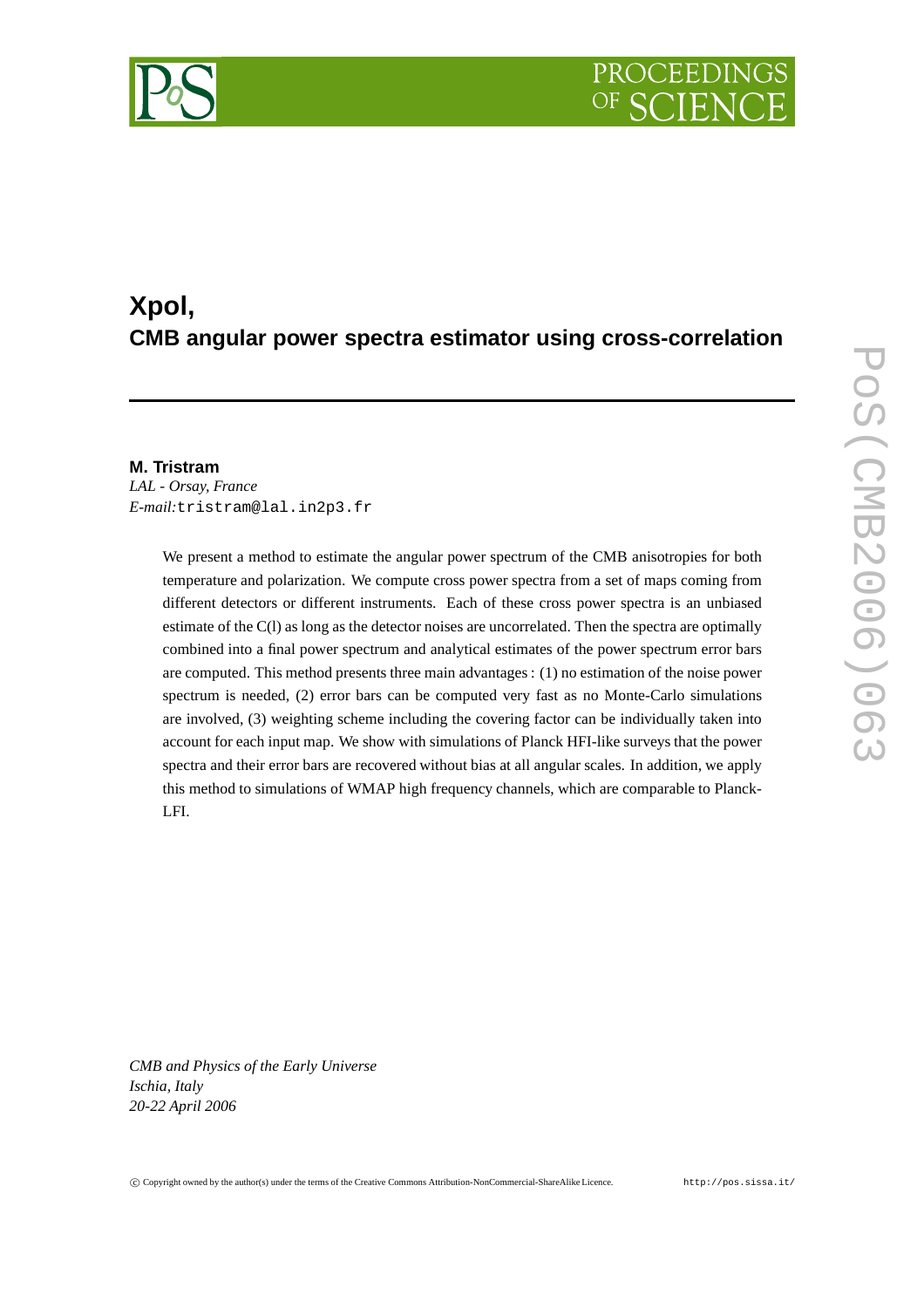#### **1. Introduction**

We describe a method derived from XSPECT [1] extended to polarization. XPOL estimate the  $C_{\ell}$ s of temperature (TT), polarization (EE, BB and EB) and temperature-polarization correlation (TE and TB), by computing the cross-power spectra between a collection of input maps coming either from multiple detectors of the same experiment or from different instruments. Analytical error bars are derived for each of them. The cross-power spectra, that do not include the *auto*power spectra, can be then combined using a Gaussian approximation of the likelihood function.

#### **2. Cross-power spectra**

XPOL belong to the so-called 'pseudo-*C*<sup>ℓ</sup> 's estimators [2] that compute directly the *'pseudo'* angular power spectra from the data. Then, they correct them for sky coverage, beam smoothing, data filtering, pixel weighting and noise biases (eq. 2.1).

$$
\widehat{D}_{\ell} = \sum_{\ell'} M_{\ell} |p_{\ell'}|^2 B_{\ell'}^2 F_{\ell'} \langle C_{\ell'} \rangle + \langle N_{\ell} \rangle \tag{2.1}
$$

Since the first description of this method given by [3], several approaches have been developed ([4], [5], [6], [7]). These estimators can be evaluated using fast spherical harmonic transforms  $\mathcal{O}(N_{pix}^{3/2})$  and therefore provide fast and accurate estimates of the *C*<sub>ℓ</sub>s. However, they require an accurate knowledge of the instrumental setup and noise in order to correct them for the biases discussed previously. In fact, they use an estimation of the power spectrum of the noise in the map, generally computed via Monte-Carlo simulations, which is subtracted from the original power spectrum. This is also used to estimate the error bars in the power spectrum by calculating the variance of the  $C_{\ell}$ s over the set of simulations.

In [1], authors show that, assuming no correlation between the noise contribution from two different maps *A* and *B*,  $\langle N_{\ell}^{AB} \rangle = 0$ , each of the corrected cross-power spectra is an unbiased estimate of the *C*<sub>ℓ</sub>s. The 'pseudo' cross-power spectra are explicitly corrected for incomplete sky coverage, beam smoothing, filtering and pixelization (eq. 2.2).

$$
\widehat{D_{\ell}^{AB}} = \sum_{\ell'} M_{\ell}^{AB} |p_{\ell'}|^2 B_{\ell'}^A B_{\ell'}^B F_{\ell'}^{AB} \langle C_{\ell'}^{AB} \rangle \equiv \mathscr{M}_{\ell\ell'}^{AB} \langle C_{\ell'}^{AB} \rangle \tag{2.2}
$$

Extension to polarization leads to a more complex kernel matrix  $\mathcal{M}_{\ell\ell'}^{pol}$  corresponding to the six angular power spectra  $C_{\ell}^{AB}=\left(C_{\ell}^{T_A T_B}C_{\ell}^{E_A E_B}C_{\ell}^{B_A B_B}C_{\ell}^{T_A E_B}C_{\ell}^{T_1 B_B}C_{\ell}^{E_A B_B}\right)$ ).  $\mathcal{M}_{\ell\ell'}^{pol}$  is band diagonal and take into account the correlation between pure E and B modes [8].

#### **3. Cross-correlation matrix - analytical error bars and covariance matrix**

From *N* input maps and for each polarization mode, we can obtain  $N(N-1)/2$  cross-power spectra  $C_{\ell}^{AB}$  ( $A \neq B$ ) which are unbiased estimates of the angular power spectrum but which are obviously not independent. The cross-correlation matrix describes the correlations between crossspectra and between multipoles. We show how we can construct an analytical estimate of the this matrix using cross- (and auto-) power spectra of the data. Error bars and covariance matrix can be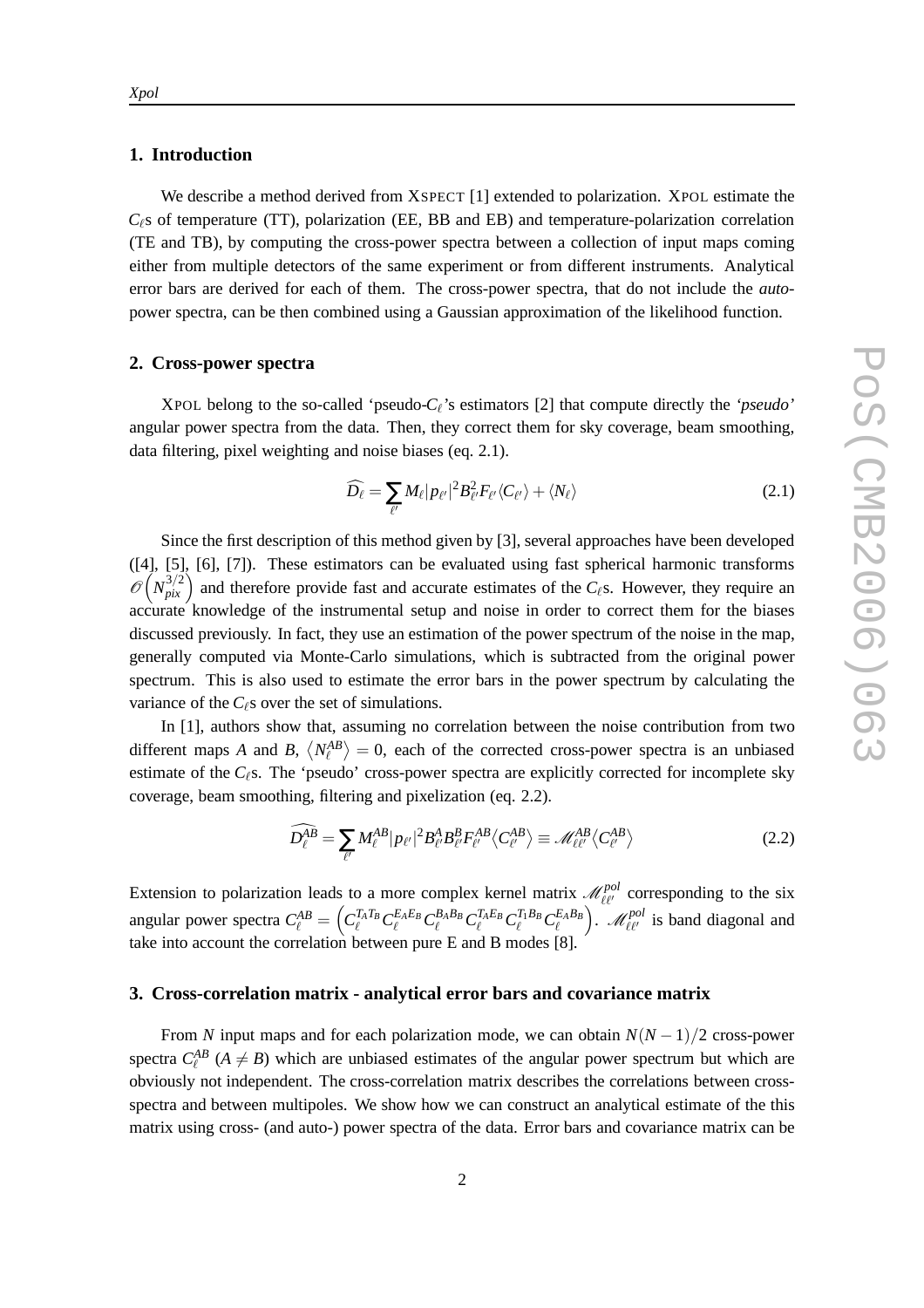deduced for each cross-power spectra. The correlation matrix between sets of independent I, Q or U maps *A*, *B*, *C* and *D* reads

$$
\Xi_{\ell\ell'}^{AB,CD} = \mathcal{M}_{\ell\ell_1}^{AB-1} \left[ \frac{\mathcal{M}_{\ell_1\ell_2}^{(2)} \left( W^{AC,BD} \right) C_{\ell_1}^{AC} C_{\ell_2}^{BD}}{2\ell_2 + 1} + \frac{\mathcal{M}_{\ell_1\ell_2}^{(2)} \left( W^{AD,BC} \right) C_{\ell_1}^{AD} C_{\ell_2}^{BC}}{2\ell_2 + 1} \right] (\mathcal{M}_{\ell'\ell_2}^{CD-1})^T \tag{3.1}
$$

In the case of large sky coverage,  $\mathcal{M}_{\ell\ell'}$  can be approximated as diagonal so that the effect of a non-homogeneous sky coverage is represented by a simple function  $v_{\ell}$  which can be associated to the effective number of degrees of freedom in the  $\chi^2_{\nu_\ell}$  distribution of the  $C_\ell$ s over the sky [4]  $v_{\ell} = (2\ell+1)\Delta_{\ell} \frac{w_2^2}{w_4}$  where  $w_i$  is the *i*-th moment of the mask. Thus, from  $\Xi$ , we can deduce estimates of the covariance matrix containing the error bars for each cross-power spectra

$$
Cov^{AB}(\ell,\ell') = \Xi_{\ell\ell'}^{AB,AB} \simeq \frac{1}{V_{\ell'}} \left[ C_{\ell}^{AB} C_{\ell'}^{AB} + C_{\ell}^{AA} C_{\ell'}^{BB} \right]
$$
(3.2)

Furthermore, combined angular power spectra can be obtained by, for example, maximizing a Gaussian approximated quadratic likelihood function for all modes (TT, EE, BB, TE, TB, EB).



**Figure 1:** Angular power spectra estimated with XPOL on simulations from WMAP (*blue*) and Planck-HFI (*red*) compared to the input CMB model (*black*). *upper left to lower right* : TT, EE, BB, TE, TB and EB.

#### **4. Xpol applied on simulations**

We have applied XPOL to simulations based on WMAP and Planck-HFI on one year mission. For WMAP, we used the five frequency bands at 23, 33, 41, 61 and 94 GHz respectively, whereas we used the 100, 143, 217 and 353 GHz channels for Planck-HFI. For a given CMB sky, we simulate a set of maps in temperature and polarization (I,Q,U) with realistic inhomogeneous independent noise per pixel at 7 arcmin resolution approximatively (*Nside* = 512). Beam smoothing